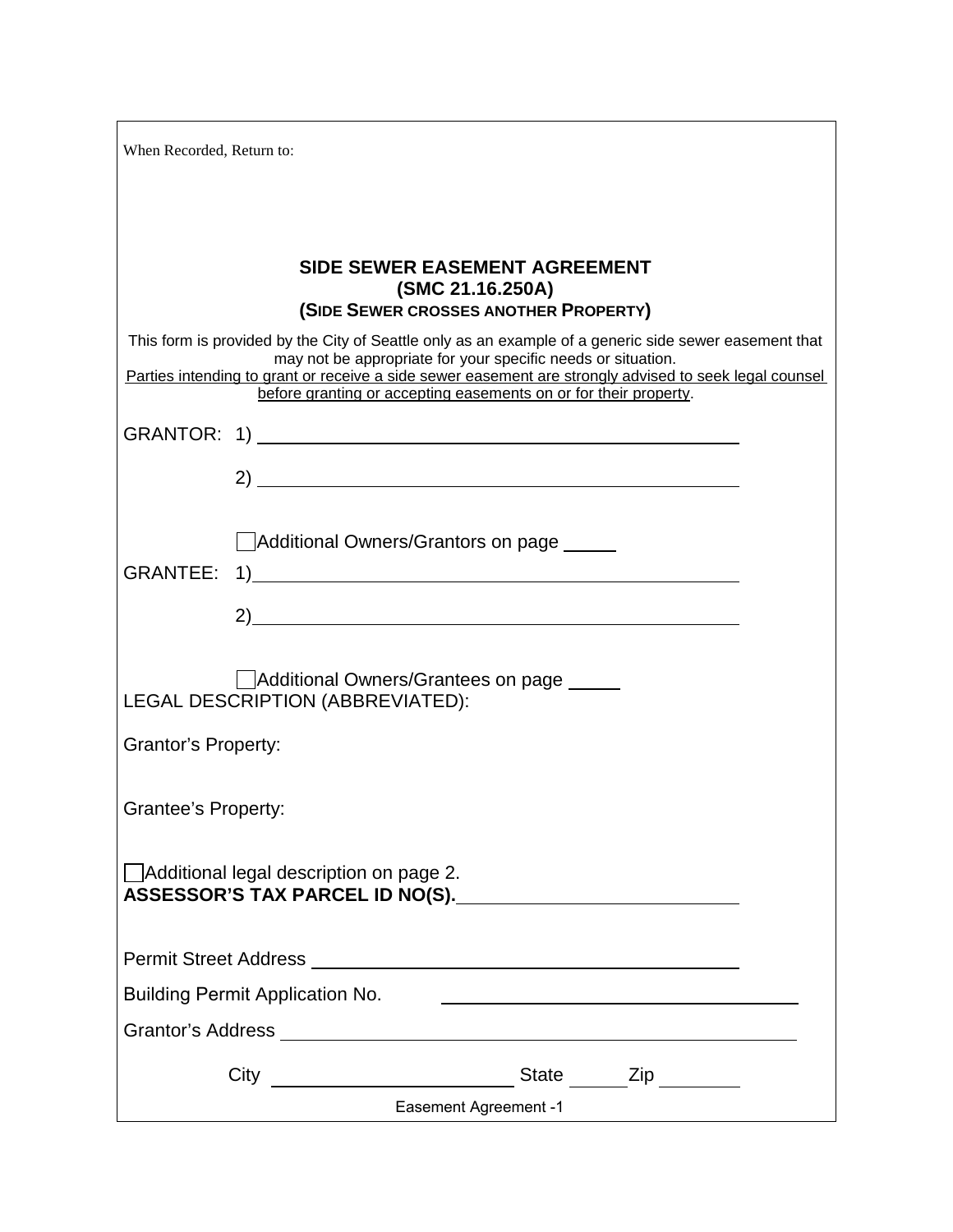## **SIDE SEWER EASEMENT AGREEMENT (SMC 21.16.250A) (SIDE SEWER CROSSES ANOTHER PROPERTY)**

This Side Sewer Easement Agreement ("Agreement") is executed pursuant to SMC 21.16.250A, by

("Grantor"), owner(s) of the following described real property situated in The City of Seattle, King County, State of Washington:

hereby grants a six (6) feet wide easement (3 feet wide on either side of the line of the side sewer constructed or to be constructed on Grantor's property as shown in attached Exhibit(A)("Easement"),to ,

("Grantee"), owner(s)of the following described property situated in City of Seattle, King County, State of Washington:

In consideration of the City's issuance of a permit to locate a side sewer on a site other than the site being served by the side sewer, Grantor and Grantee agree and warrant as follows:

1. The undersigned Grantor and Grantee warrant that Grantor and Grantee have bargained for and negotiated this Agreement and that all owners have executed this Agreement.

2. The purpose of this Agreement is to provide side sewer service to Grantee's property. Grantee shall have the right to access Grantor's property as necessary to clean, maintain, repair or reconstruct that portion of the side sewer located in the Easement. Grantor may use the Easement as may be convenient to the use of Grantor's remaining land, including driving upon it, provided that Grantor does not damage the side sewer in the Easement or interfere with Grantee's use of the side sewer or the Easement.

Easement Agreement- 2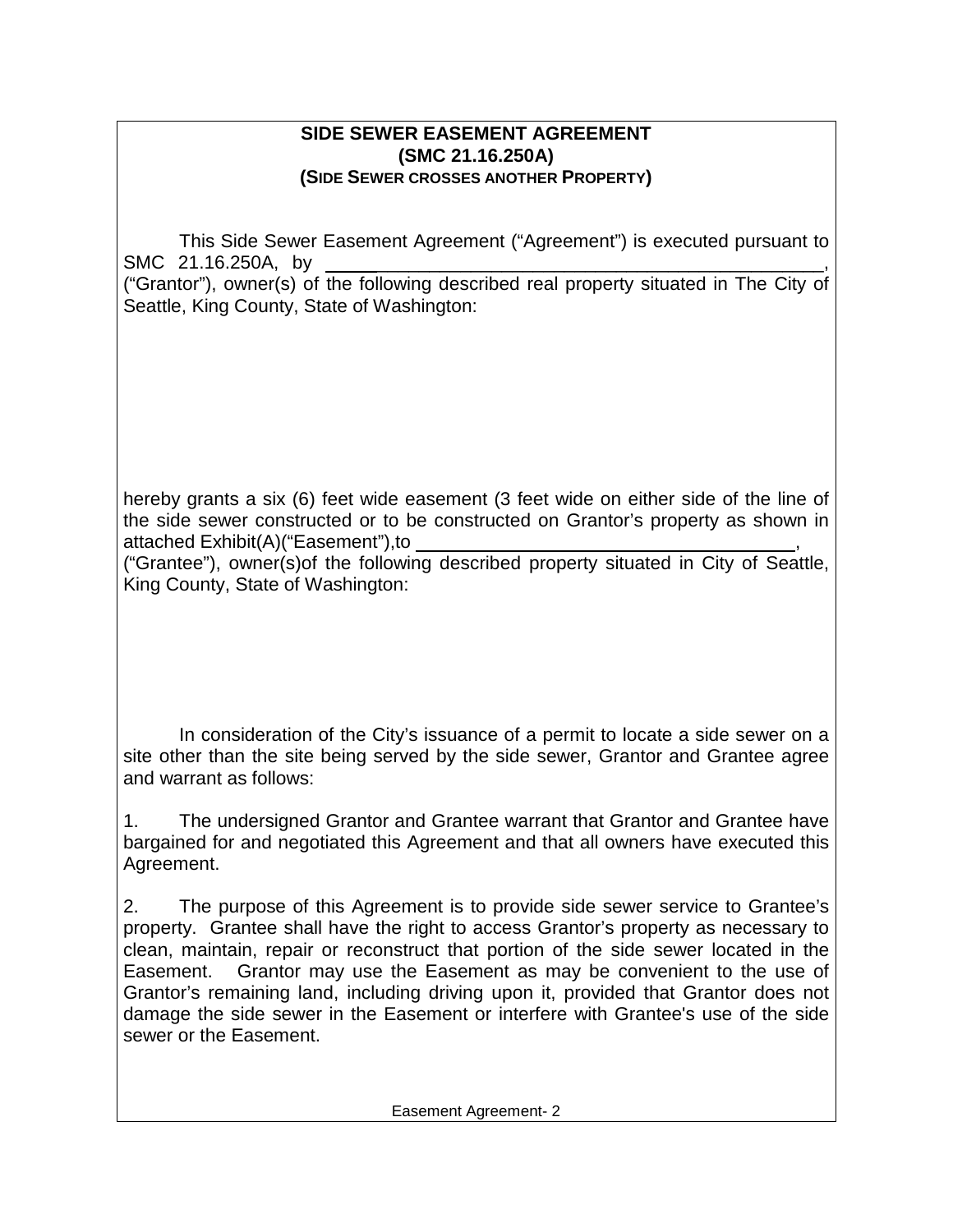3. The parties intend and agree on behalf of themselves and on behalf of their heirs, successors and assigns that this Agreement shall be a covenant running with the land and shall be binding upon all parties and their heirs, executors, administrators, successors, assigns, lessees, sub-lessees, tenants and sub-tenants.

4. Grantee has applied to the City for the following permits or approvals for the Grantee's property legally described above:

Type(s) of permit sought: Side Sewer Date(s) of application: See front page Application Number(s): See front page

5. **[Include the following or any revised version to which the parties agree or strike through this paragraph and initial.]**The cost of maintenance, repair or reconstruction of that portion of the side sewer used in common by Grantor and Grantee shall be borne in equal shares, except that the owners of any lower parcel are not responsible for maintenance, repair or reconstruction of the part of the side sewer above their connection.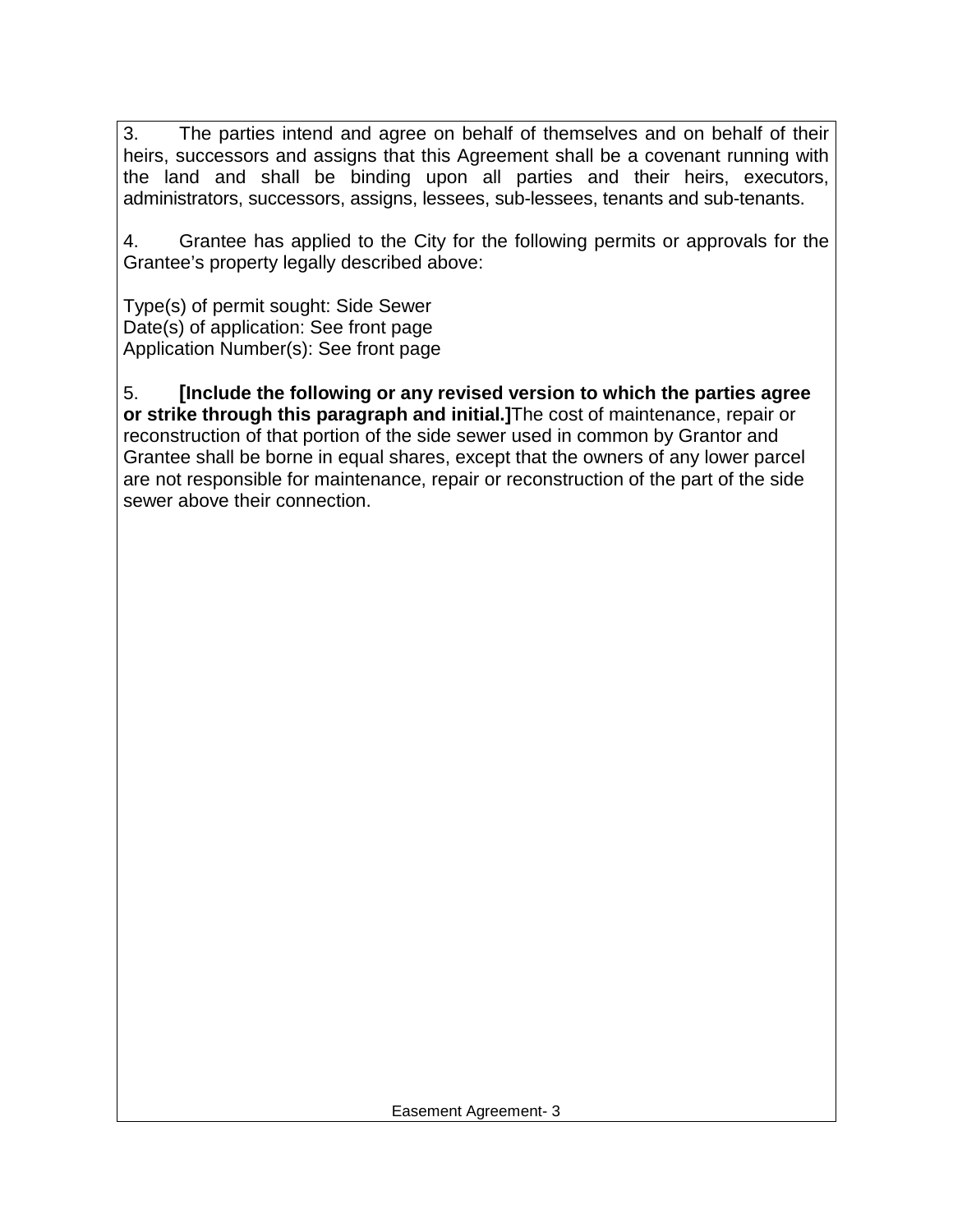| SIGNATURES, ACKNOWLEDGEMENTS AND NOTARY<br>(INDIVIDUAL-attach more pages if needed) |                                                    |                                                                                                                                                                                                                                                  |  |  |
|-------------------------------------------------------------------------------------|----------------------------------------------------|--------------------------------------------------------------------------------------------------------------------------------------------------------------------------------------------------------------------------------------------------|--|--|
|                                                                                     |                                                    |                                                                                                                                                                                                                                                  |  |  |
| Dated: Dated:                                                                       | State of Washington                                | $\frac{1}{2}$ ss                                                                                                                                                                                                                                 |  |  |
|                                                                                     |                                                    |                                                                                                                                                                                                                                                  |  |  |
| <b>Owner's Signature</b><br>Grantor or □ Grantee                                    | the uses and purposes mentioned in the instrument. | I certify that I know or have satisfactory evidence that ______________<br>is the person who appeared before me, and said person acknowledged that he/she<br>signed this instrument and acknowledged it to be his/her free and voluntary act for |  |  |
|                                                                                     | Date: ___________                                  | NOTARY PUBLIC in and for the State of                                                                                                                                                                                                            |  |  |
| <b>Printed Name</b>                                                                 |                                                    | Washington<br>My commission expires:                                                                                                                                                                                                             |  |  |
|                                                                                     |                                                    |                                                                                                                                                                                                                                                  |  |  |
| <b>Address</b>                                                                      |                                                    |                                                                                                                                                                                                                                                  |  |  |
|                                                                                     |                                                    | Use this space for Notary Seal                                                                                                                                                                                                                   |  |  |
|                                                                                     |                                                    |                                                                                                                                                                                                                                                  |  |  |
| Dated: <b>Example 20</b>                                                            |                                                    |                                                                                                                                                                                                                                                  |  |  |
|                                                                                     |                                                    | ) ss                                                                                                                                                                                                                                             |  |  |
| <b>Owner's Signature</b>                                                            |                                                    |                                                                                                                                                                                                                                                  |  |  |
| □Grantor or □Grantee                                                                | the uses and purposes mentioned in the instrument. | I certify that I know or have satisfactory evidence that________<br>is the person who appeared before me, and said person acknowledged that he/she<br>signed this instrument and acknowledged it to be his/her free and voluntary act for        |  |  |
| <b>Printed Name</b>                                                                 | Date: ________________                             |                                                                                                                                                                                                                                                  |  |  |
|                                                                                     |                                                    | NOTARY PUBLIC in and for the State of<br>Washington<br>Residing at                                                                                                                                                                               |  |  |
| <b>Address</b>                                                                      |                                                    | My commission expires: ____________________                                                                                                                                                                                                      |  |  |
|                                                                                     |                                                    |                                                                                                                                                                                                                                                  |  |  |
|                                                                                     |                                                    | Use this space for Notary Seal                                                                                                                                                                                                                   |  |  |
|                                                                                     | <b>Easement Agreement</b><br>Page No. ______       |                                                                                                                                                                                                                                                  |  |  |